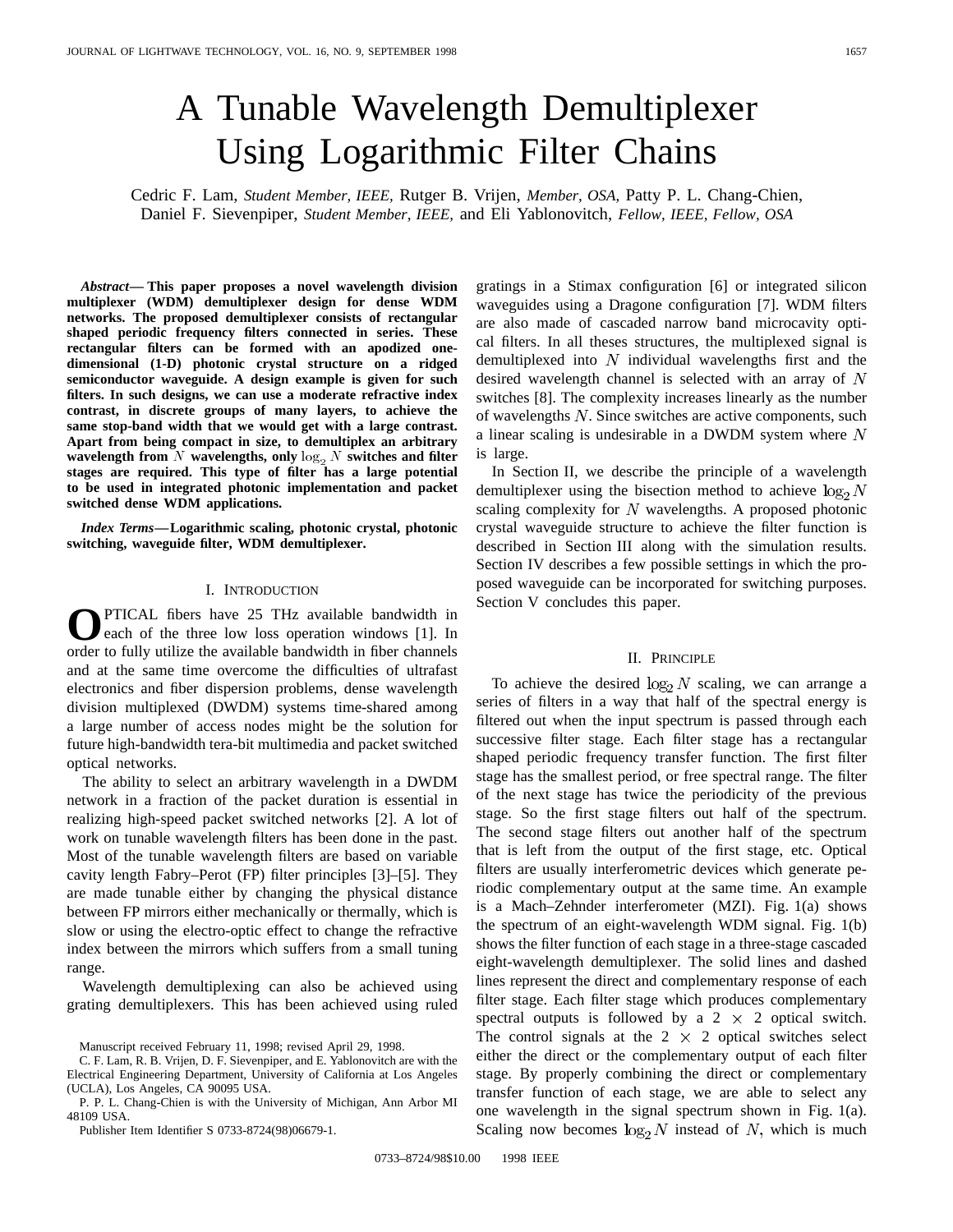

Fig. 1. (a) An eight-wavelength multiplexed WDM signal spectrum example. (b) An example of a three-stage WDM demultiplexer with the ability to isolate an arbitrary wavelength out of the eight multiplexed wavelengths in (a). The solid lines and dash lines represent the direct and complementary spectral output at each stage.



Fig. 2. A simple photonic crystal consists of alternate layers of dielectric materials. To produce equal width passband and stopband, this system requires a refractive index contrast of 5.83.

more favorable. To select one wavelength out of 1000, only ten switches are required.

The next section discusses the design of filters which have the desired rectangular shaped periodic frequency transfer functions. These filters are based on a one-dimensional (1-D) photonic crystal structure.

### III. PHOTONIC CRYSTAL FILTER DESIGN

#### *A. Simple 1-D Photonic Crystal*

To produce repeated passbands and stopbands in the frequency domain, a 1-D photonic crystal structure is used [9]. A simple 1-D photonic crystal consists of alternate layers of dielectric materials with refractive indexes  $n_1$  and  $n_2$  (Fig. 2). It is well-known that such periodic structures will produce periodic stopbands and passbands in the frequency domain [10]. The transition sharpness of the band edges is determined by the number of alternate layers used in the structure. The more layers used, the faster is the roll-off at the band edge.

The period of the structure  $(n_1x_1 + n_2x_2)$  determines the repetition frequency  $\Delta f$  of the band structure and is given by  $x_i = c/(2n_i \Delta f)$  where c is the speed of light in vacuum. The center frequencies  $\omega = 2\pi f = \omega_m$  of the forbidden bands



Fig. 3. The top view of a periodic rectangular shaped frequency filter that consists of effective Bragg Mirrors separated apart by distances  $y$  determined by the required free spectral range. The difference between the refractive indexes  $n_1$  and  $n_2$  is 8.5%.

occur at [10]

$$
k_1 x_1 = k_2 x_2 = \frac{(2m+1)}{2}\pi \qquad m = 0, 1, 2 \cdots \qquad (1)
$$

where  $k_i = (\omega/c)n_i$ . The bandgap  $\Delta \omega_{\rm gap}$  and the first band center  $\omega_0$  is related by [10]

$$
\Delta \omega_{\rm gap} = \omega_0 \frac{4}{\pi} \sin^{-1} \frac{|n_2 - n_1|}{n_2 + n_1}.
$$
 (2)

The key to logarithmic scaling is that the stopband and passband have equal bandwidth. This condition is satisfied when  $\Delta \omega_{\rm gap} = \omega_0$ . Substituting into (2), we obtain  $n_2/n_1 =$ . This actually corresponds to a 50% power reflection at each dielectric interface. However, such a high refractive index contrast is impractical for real physical systems.

# *B. Photonic Crystals with Effective Bragg Mirrors as Reflectors*

As we have seen before, equal width transmission band and forbidden band are obtained with periodic 50% power reflectors separated by distances determined by the filter periodicity in the frequency domain.

Since it is difficult to achieve the high reflectivity required with a single reflecting surface, as proved in the last section, we propose to use Bragg mirrors consisting of layers of quarter-wave dielectric materials as the reflectors in our rectangular shaped frequency filter. Fig. 3 shows the top view of such an arrangement. The refractive index and the number of layers in a Bragg mirror are chosen such that each effective mirror has a reflectivity of about 50% in the optical frequency range of interest. The best erbium doped fiber amplifier (EDFA) in today's technology covers a 80 nm bandwidth around the 1.55  $\mu$ m communication wavelength [11]. This is approximately a 5% window around the 1.55  $\mu$ m center wavelength. In order for the mirror to be effective over such a wavelength window, the number of layers has to be limited to achieve a low  $Q$ . On the other hand, it is easier to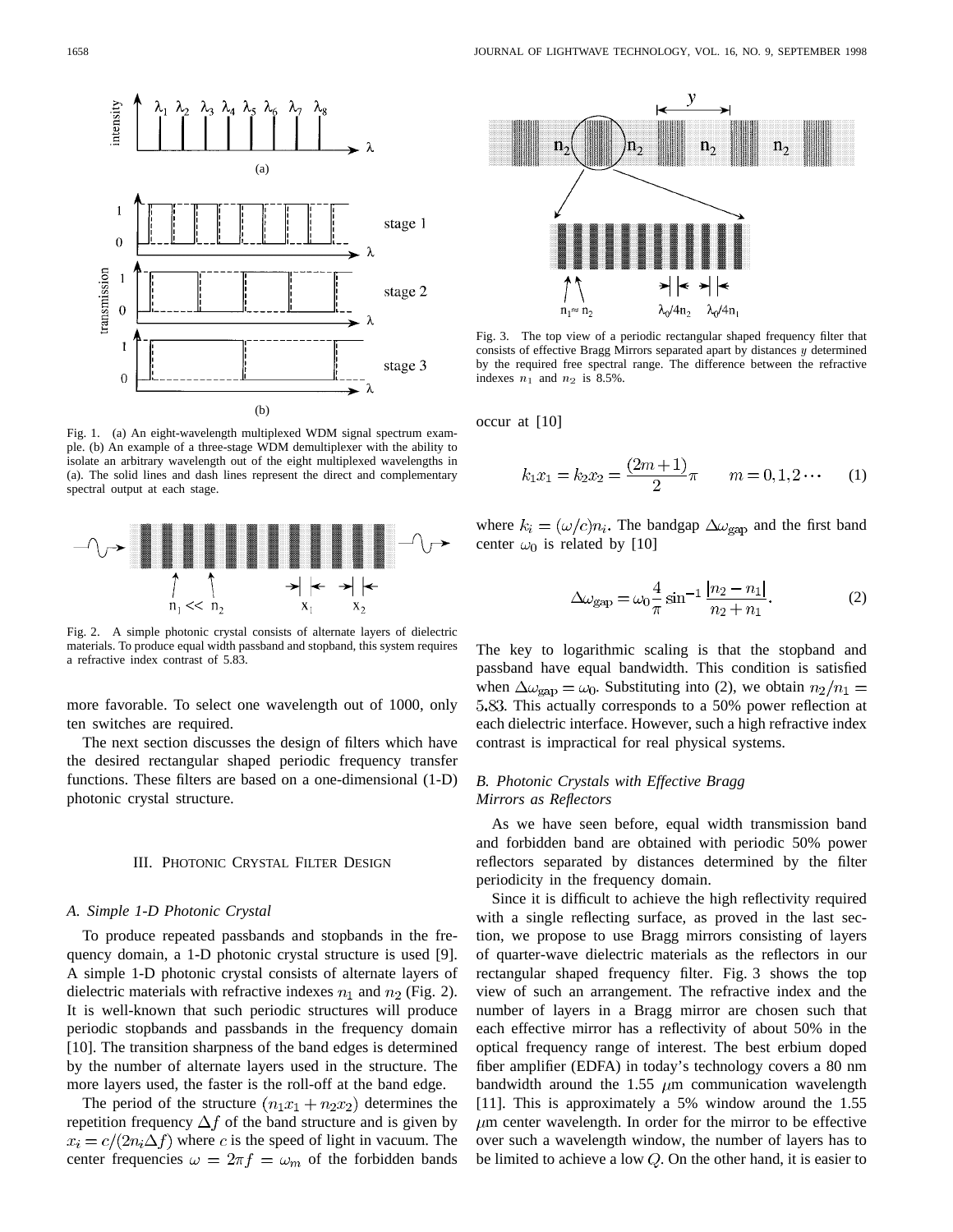

Fig. 4. The simulated transmission and reflection of the effective Bragg mirror used in the Fig. 3. Eleven periods of quarter-wave stacks are used in the simulation and the result obtained corresponds to a 40-nm wide region around the  $1.55-\mu m$  center wavelength.

achieve 50% reflectivity at the center wavelength with lower refractive index contrast when more layers are used.

In our design, we used a refractive index contrast of  $(n<sub>2</sub> (n_1)/n_1 = 8.5\%$  and eleven periods of quarter-wavelength layers. The transmission and reflection of such a periodic Bragg mirror are calculated using the transfer matrix method [10] and are plotted in Fig. 4. The input optical signal has a normal incidence on the mirror. The reflectivity is about 50% in the frequency range of interest.

Our rectangular shaped frequency transfer filter is formed by arranging these 50% effective mirrors in series as in Fig. 3. Again, the sharpness of the band edge is determined by the number of mirrors used. The separation between the mirrors is given by

$$
y = \frac{c}{2n_2\Delta f} \tag{3}
$$

where  $\Delta f$  is the desired periodicity in the frequency domain.

By using 19 mirrors, calculated with the transfer matrix method [10], we obtained the transmission and reflection spectra shown in Fig. 5. The filter response is simulated over a 40-nm region around the 1.55  $\mu$ m center wavelength. Four frequency band periods are included in this simulation. Again, we assumed normal incidence of the input optical signal to the filter. The passband and stopband have equal bandwidth and the stopband has almost complete attenuation of the input signal. Therefore, we can achieve the same stop-band width that we would get with a large index contrast, by using a moderate  $\Delta n$ , in discrete groups of many layers.

#### *C. Apodization of Bragg Mirrors*

It is seen in the above design that the filter response in the passband is far from desired. The fringes in the passband correspond to the reflections at the two end mirrors which have abrupt termination to the surroundings. In order to



Fig. 5. The simulated transmission and reflection of the filter in Fig. 3 over a 40-nm wide region around the  $1.55-\mu$ m center wavelength. Nineteen effective Bragg mirrors are separated by distances which will produce four periods in the simulated frequency range. The fringes in the passbands are due to the reflections at the two end mirrors.

"smooth" out the passband, we apodized the mirrors so that the reflectivity gradually decreases as we move from the center mirror toward the two end mirrors. This is done by decreasing the number of periods used in the Bragg mirrors using a Gaussian function rounded to the nearest integer according to the following formula:

$$
M_i = \left[ M_{(K+1/2)} \exp\left[ -\left( \frac{i - (K+1)/2}{\alpha} \right)^2 \right] + 0.5 \right] (4)
$$

where  $M_i$  is the number of layers used in the *i*th mirror and  $\alpha$  determines the width of the Gaussian function. The total number of mirrors  $K$  is assumed to be an odd number for simplicity. We used  $K = 19, M_{(K+1)/2} = 11$  and  $\alpha = 6$  in one of our designs. Using this design, the outermost mirrors will only have one layer. The simulation result is plotted in Fig. 6. It can be seen that the passband ripple is very small.

## *D. Physical Implementation of Rectangular Shaped Frequency Filters*

Fig. 7 shows the perspective view of a possible physical implementation of the apodized rectangular-shaped filter on a ridged waveguide [12]–[15] made out of common semiconductor materials. The low index of refraction dielectric could be formed, for example, by etching grooves on the ridged waveguide. Taking Si  $(n = n_2 = 3.44)$  as the waveguide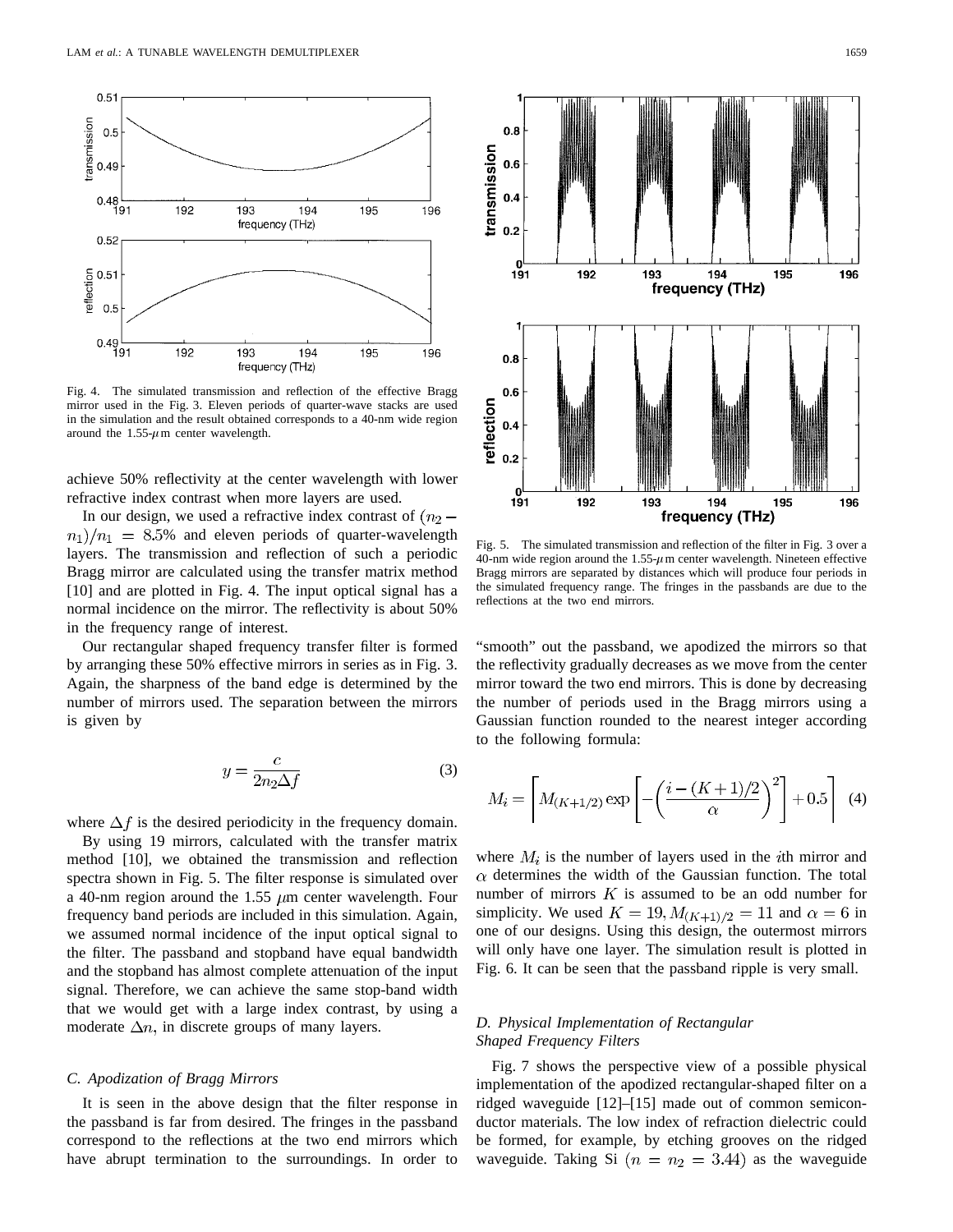

Fig. 6. The simulated transmission and reflection of a Gaussian apodized filter. The passband ripples are suppressed by the apodization.



Fig. 7. The perspective view of an apodized periodic rectangular-shaped frequency filter in a ridged waveguide structure. The Bragg reflectors with apodized reflectivity are formed by etching grooves in the ridged waveguide. Each groove is a quarter wavelength  $(\lambda_0/4n_1)$  thick and the separation between adjacent grooves in a Bragg reflector is also a quarter wavelength  $(\lambda_0/4n_2)$  where  $\lambda_0$  is the center wavelength of the frequency band covered. The distance between two adjacent Bragg reflectors is chosen as  $y = c/(2n_2\Delta f)$  in the simulation. This distance determines the free spectral range (FSR) of the filter. This figure shows the number of layers in each Bragg reflector as prescribed by (4) and as used in the numerical simulation.

substrate, each quarter-wave layer is about 0.11  $\mu$ m. In our simulated design, the frequency domain period is  $\Delta f = 1.25$ THz  $(\sim 10 \text{ nm})$  which corresponds to a mirror separation of 34.9  $\mu$ m. Using the data that we have collected, the total length of the filter example in this design is about 654  $\mu$ m. For the coarse stage, a larger number of mirrors needs to be used to get sharper edges. But the separation between the mirrors



Fig. 8. Wavelength selection using  $2 \times 2$  optical switches and cascaded complementary periodic rectangular-shaped spectral filter pairs.



Fig. 9. Simulated result for two filters (thick and thin lines) which are slightly different in periodicity. Over a 40-nm wide region around the  $1.55-\mu$ m center wavelength, eight periods are included. The two filters look "complementary" to each other.

will decrease quickly as the frequency periodicity increases. Compared to the fiber grating technology, the overall size of the proposed structure is very small and has the potential for integrated photonic implementations.

# IV. WAVELENGTH SWITCHING USING LOGARITHMIC FILTER CHAINS

In this section, we discuss how to connect the rectangular shaped periodic filters to achieve logarithmic scaling complexities for WDM applications.

The first and most straightforward way is to connect pairs of complementary transmission filters with  $2 \times 2$  switches in series as shown in Fig. 8. As the frequency period  $\Delta f$ in the filter transfer function is small compared to the center frequency, a small change in the periodicity would cause a slip of a half period in the frequency range of interest without noticeable change in the period. This results in a complementary filter function in the frequency range of interest. Fig. 9 shows an example of two filters whose transfer functions are complementary. Each filter has eight periods over a 40-nm wide bandwidth. The mirror separation distances in the two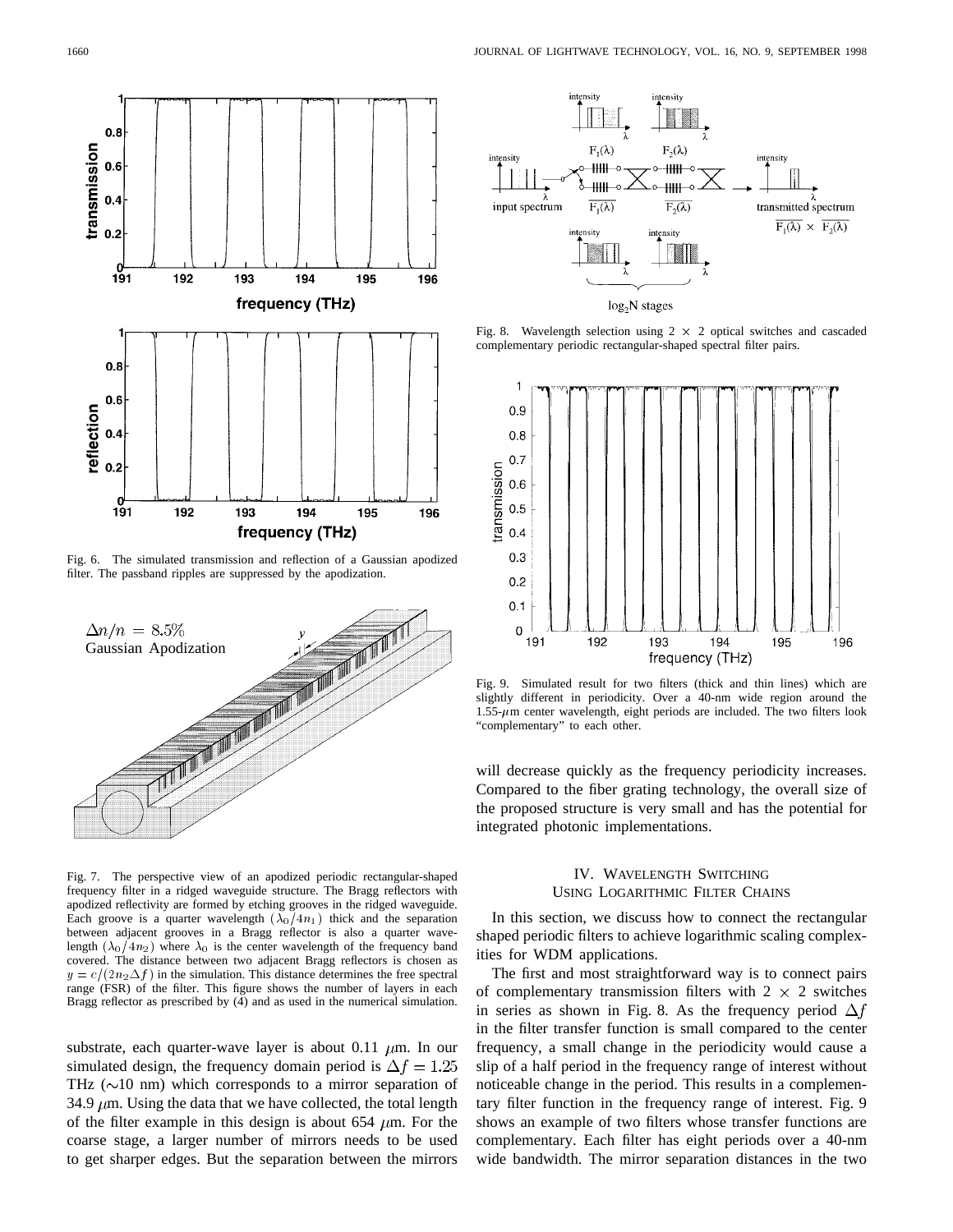

Fig. 10. Obtaining the direct and complementary spectral outputs from the transmitted and reflected filter outputs using an optical circulator.



Fig. 11. Obtaining the direct and complementary spectral outputs from a Mach–Zehnder interferometer (MZI). Identical filters are incorporated in two arms of equal length. The direct and complementary outputs propagate in opposite directions.

filters are different from each other by about 1/300 which corresponds to about 0.2  $\mu$ m in length if implemented on silicon.

The second way to obtain the complementary spectral outputs is by using the transmitted and reflected spectrum of the same rectangular shaped filter. The direct spectrum is obtained from the transmitted output. The reflected complementary spectrum can be separated from the input signal by using an optical circulator as shown in Fig. 10.

The third way to obtain the direct and complementary spectra can be achieved by using a Mach–Zehnder configuration with identical filters incorporated in the two arms (Fig. 11). The direct and complementary spectra will propagate in opposite directions. This method has been used with fiber gratings for optical WDM add–drop [16].

As pointed out earlier, to pluck out one out of  $N$  wavelengths, only  $\log_2 N$  stages and  $\log_2 N$  switches are required. Electrooptic  $2 \times 2$  switches with giga-Hertz switching speeds are available commercially. A fast WDM demultiplexer with  $log_2 N$  complexity and the capability to filter out any one wavelength at nanosecond speed is therefore possible. Such devices should be good candidates for future dense WDM packet switched optical networks which will have more flexibility and make better sharing and utilization of the enormous capacity provided by the optical fiber.

#### V. CONCLUSION

We have proposed a WDM demultiplexer with  $\log_2 N$ complexity. The key to achieve the  $\log_2 N$  scaling complexity is a series of rectangular shaped periodic frequency filters capable of generating complementary spectral outputs. The direct or complementary spectral output from each filter output is selected by a  $2 \times 2$  optical switch as the input to the next stage which has twice the spectral periodicity as the current stage. A design example of the rectangular-shaped periodic filter in the form of a 1-D photonic crystal is given in this paper. The photonic crystal consists of layered dielectric Bragg mirrors of 50% power reflectivity in the wavelength range of interest. The separation between the mirrors determines the periodicity of the filter in the frequency domain. The number of mirrors determines the sharpness of the band edge. A compact ridged waveguide implementation is proposed for such filters. This kind of filters has very good potential for future integrated photonic implementation.

Apart from its favorable scalability in future dense WDM systems with a large number of wavelengths, very fast electrooptic 2 x 2 switches can be incorporated in these  $log_2 N$ demultiplexers, which will be valuable for packet switched optical data networks where the switching delay is important for high performance.

#### **REFERENCES**

- [1] P. E. Green, *Fiber Optic Networks*, Prentice-Hall, 1993, p. 38.
- [2] P. E. Green and L. A. Coldren *et al.*, "All-optical packet-switched metropolitan-area network proposal," *J. Lightwave Technol.*, vol. 11, no. 5/6, pp. 754–763, May/June 1993.
- [3] S. R. Mallinson and J. H. Jerman, "Miniature micromachined Fabry-Perot interferometers in silicon," *Electron. Lett.*, vol. 23, no. 20, pp. 1041–1043, Sept. 1987.
- [4] J. Stone and L. W. Stulz, "Pigtailed high-finesse tunable fiber Fabry-Perot interferometers with large, medium and small free spectral range," *Electon. Lett.*, vol. 23, pp. 781–783, 1987.
- [5] A. A. Saleh and J. Stone, "Two-stage Fabry-Perot filters as demultiplexers in optical FDMA LAN's," *J. Lightwave Technol.*, vol. 7, pp. 323–330, Feb. 1989.
- [6] J. P. Laude and J. M. Lerner, "Wavelength division multiplexing/demultiplexing (WDM) using diffraction gratings," in *Proc. SPIE-Application, Theory and Fabrication of Periodic Structures*, vol. 503, 1984, pp. 22–28.
- [7] C. Dragone, "An  $N \times N$  optical multiplexer using a planar arrangement of two star couplers," *IEEE Photon. Technol. Lett.*, vol. 3, pp. 812–815, Sept. 1991.
- [8] R. T. Hofmeister and S. M. Gemelos *et al.*, "Project LEARN—Light exchangeable, add/drop ring network," in *Proc. OFC'97* post deadline paper, PD25, IEEE.
- [9] E. Yablonovitch, "Photonic band-gap structures," *J. Opt. Soc. Amer. B*, vol. 10, no. 2, pp. 283–295, Feb. 1993.
- [10] P. Yeh, *Optical Waves in Layered Media*. New York: Wiley, 1988, ch. 5–6.
- [11] A. Mori and Y. Ohishi et al., "1.5  $\mu$ m broadband amplification by Tellurite-based EDFA's," in *Proc. OFC'97*, post deadline paper, PD1, **IEEE**
- [12] J. S. Foresi, P. R. Villeneuve, J. Ferrera, E. R. Thoen, G. Steinmeyer, S. Fan, J. D. Joannopoulus, L. C. Kimerling, H. I. Smith, and E. P. Ippen, "Photonic-bandgap microcavities in optical waveguides," *Nature*, vol. 390, pp. 143–145, Nov. 13, 1997.
- [13] A. Talneau, C. Ougier, and S. Slempkes, "Multiwavelength grating reflectors for widely tunable laser," *IEEE Photon. Technol. Lett.*, vol. 8, pp. 497–499, Apr. 1996.
- [14] C. Wei, D. Van Thourhout, I. Moerman, S. Goeman, K. Vandeputte, and R. Baets, "An integrated optical add/drop multiplexer in InP based on elliptic couplers and Bragg grating reflector," in *Proc. 1997 Dig. IEEE/LEOS Summer Topical Meetings: WDM Components Technol.*, paper ThA2, pp. 28–29.
- [15] M. C. Oh, M. H. Lee, J. H. Ahn, H. J. Lee, and S. G. Han, "Polymeric wavelength filters with polymer gratings," *Appl. Phys. Lett.*, vol. 72, no. 13, pp. 1559–1561, Mar. 30, 1998.
- [16] T. Mizuochi and T. Kitayama, "Interferometric cross talk-free optical add/drop multiplexer using cascaded Mach-Zehnder fiber gratings," in *Proc. Tech. Dig. OFC'97*, WL14, IEEE, pp. 176–177.